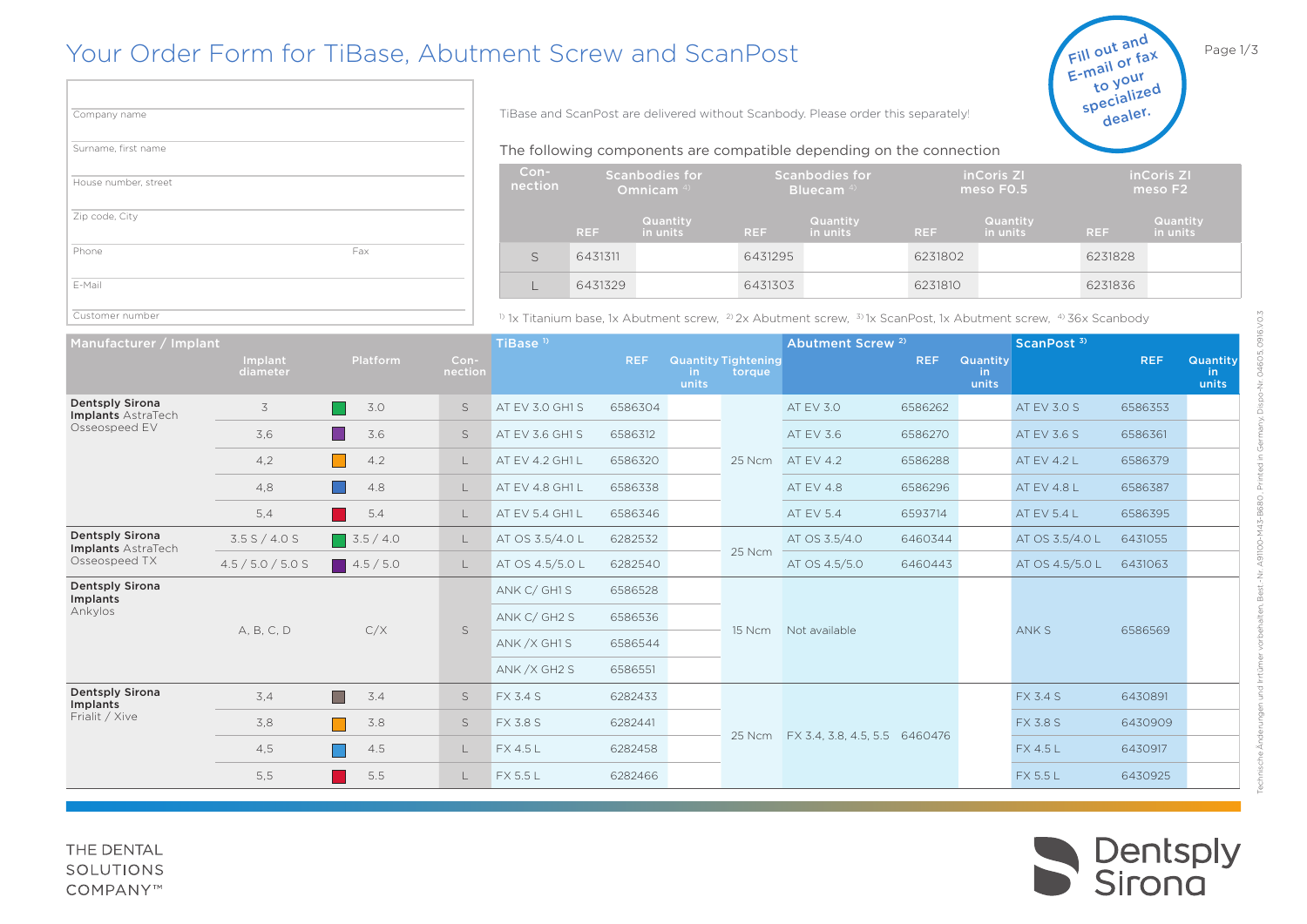## Your Order Form for TiBase, Abutment Screw and ScanPost The Control of Page 2/3





| Manufacturer / Implant                         |                     |                            |                 | TiBase <sup>1)</sup> |            |              |                                      | Abutment Screw <sup>2)</sup> |            |                          | ScanPost <sup>3)</sup> |            |                                 |
|------------------------------------------------|---------------------|----------------------------|-----------------|----------------------|------------|--------------|--------------------------------------|------------------------------|------------|--------------------------|------------------------|------------|---------------------------------|
|                                                | Implant<br>diameter | <b>Platform</b>            | Con-<br>nection |                      | <b>REF</b> | in.<br>units | <b>Quantity Tightening</b><br>torque |                              | <b>REF</b> | Quantity<br>in.<br>units |                        | <b>REF</b> | <b>Quantity</b><br>in.<br>units |
| Biomet 3i<br>Certain <sup>®</sup>              | 3,4                 | 3.4                        | S               | <b>BC3.4S</b>        | 6308048    |              |                                      |                              |            |                          | <b>BC3.4S</b>          | 6431212    |                                 |
| (Internal connection)                          | 4,1                 | 4.1                        | $\mathsf{L}$    | <b>BC4.1L</b>        | 6308097    |              |                                      | 20 Ncm B C 3.4, 4.1, 5.0     | 6460450    |                          | <b>BC41L</b>           | 6431220    |                                 |
|                                                | 5                   | 5.0                        | $\mathsf{L}$    | <b>BC5.0L</b>        | 6308121    |              |                                      |                              |            |                          | <b>BC5.0L</b>          | 6431238    |                                 |
| <b>Biomet 3i</b><br>External hex               | 3,4                 | 3.4                        |                 | <b>BO3.4L</b>        | 6282557    |              |                                      | 35 Ncm B O 3.4, 4.1, 5.0     | 6460468    |                          | <b>BO3.4L</b>          | 6431089    |                                 |
|                                                | 4,1                 | 4.1                        | $\mathbf{L}$    | <b>BO41L</b>         | 6282565    |              |                                      |                              |            |                          | <b>BO4.1L</b>          | 6431105    |                                 |
|                                                | 5                   | 5.0                        |                 | <b>BO5.0L</b>        | 6282573    |              |                                      |                              |            |                          | <b>BO5.0L</b>          | 6431113    |                                 |
| <b>BioHorizons</b><br>(Internal connection)    | 3,0/3,8             | 3.0                        | S               | <b>BH 3.0 S</b>      | 6532779    |              | 30 Ncm                               | <b>BH 3.0</b>                | 6561240    |                          | <b>BH 3.0 S</b>        | 6532761    |                                 |
|                                                | 3,0/3,5/3,8/4,0/4,6 | 3.5<br><b>In the State</b> | $\mathsf{L}$    | <b>BH 3.5 L</b>      | 6532894    |              |                                      | BH 3.5, 4.5, 5.7             | 6561257    |                          | <b>BH 3.5 L</b>        | 6532886    |                                 |
|                                                | 4,0/4,6/5,0/5,8     | 4.5                        | $\mathsf{L}$    | <b>BH 4.5 L</b>      | 6532951    |              |                                      |                              |            |                          | <b>BH 4.5 L</b>        | 6532944    |                                 |
|                                                | 5,0/5,8/6,0         | 5.7                        | L               | <b>BH 5.7 L</b>      | 6536242    |              |                                      |                              |            |                          | <b>BH 5.7 L</b>        | 6536234    |                                 |
| <b>Nobel Biocare</b><br>Replace                | 3.5                 | <b>NP</b>                  |                 | <b>NB RS 3.5 L</b>   | 6282474    |              |                                      | <b>NB RS 3.5</b>             | 6460526    |                          | <b>NB RS 3.5 L</b>     | 6430933    |                                 |
| (3-channel internal<br>connection)             | 4.3                 | <b>RP</b>                  |                 | <b>NB RS 4.3 L</b>   | 6282482    |              |                                      | NB RS 4.3, 5.0, 6.0 6460534  |            |                          | <b>NB RS 4.3 L</b>     | 6430941    |                                 |
|                                                | 5                   | WP                         | L               | <b>NB RS 5.0 L</b>   | 6282490    |              | 35 Ncm                               |                              |            |                          | <b>NB RS 5.0 L</b>     | 6430958    |                                 |
|                                                | 6                   | 6.0                        |                 | <b>NB RS 6.0 L</b>   | 6282508    |              |                                      |                              |            |                          | <b>NB RS 6.0 L</b>     | 6430982    |                                 |
| <b>Nobel Biocare</b><br>Nobel Active (Internal | 3.5                 | <b>NP</b>                  |                 | <b>NBA4.5L</b>       | 6308188    |              |                                      | 25 Ncm NB A 4.5              | 6460484    |                          | <b>NB A 4.5 L</b>      | 6431279    |                                 |
| conical connection)                            | 4,3/5,0             | <b>RP</b>                  | $\mathbf{L}$    | <b>NB A 5.0 L</b>    | 6308253    |              |                                      | 35 Ncm NB A 5.0              | 6460492    |                          | <b>NB A 5.0 L</b>      | 6431287    |                                 |
| <b>Nobel Biocare</b><br>Brånemark*             | 3,3                 | <b>NP</b>                  |                 | <b>NBB3.4L</b>       | 6282516    |              |                                      | <b>NBB3.4</b>                | 6460500    |                          | <b>NBB3.4L</b>         | 6431006    |                                 |
|                                                | 3,75/4,0            | <b>RP</b>                  | $\mathbf{L}$    | <b>NBB41L</b>        | 6282524    |              | 35 Ncm                               | <b>NBB4.1</b>                | 6460518    |                          | <b>NBB41L</b>          | 6431022    |                                 |